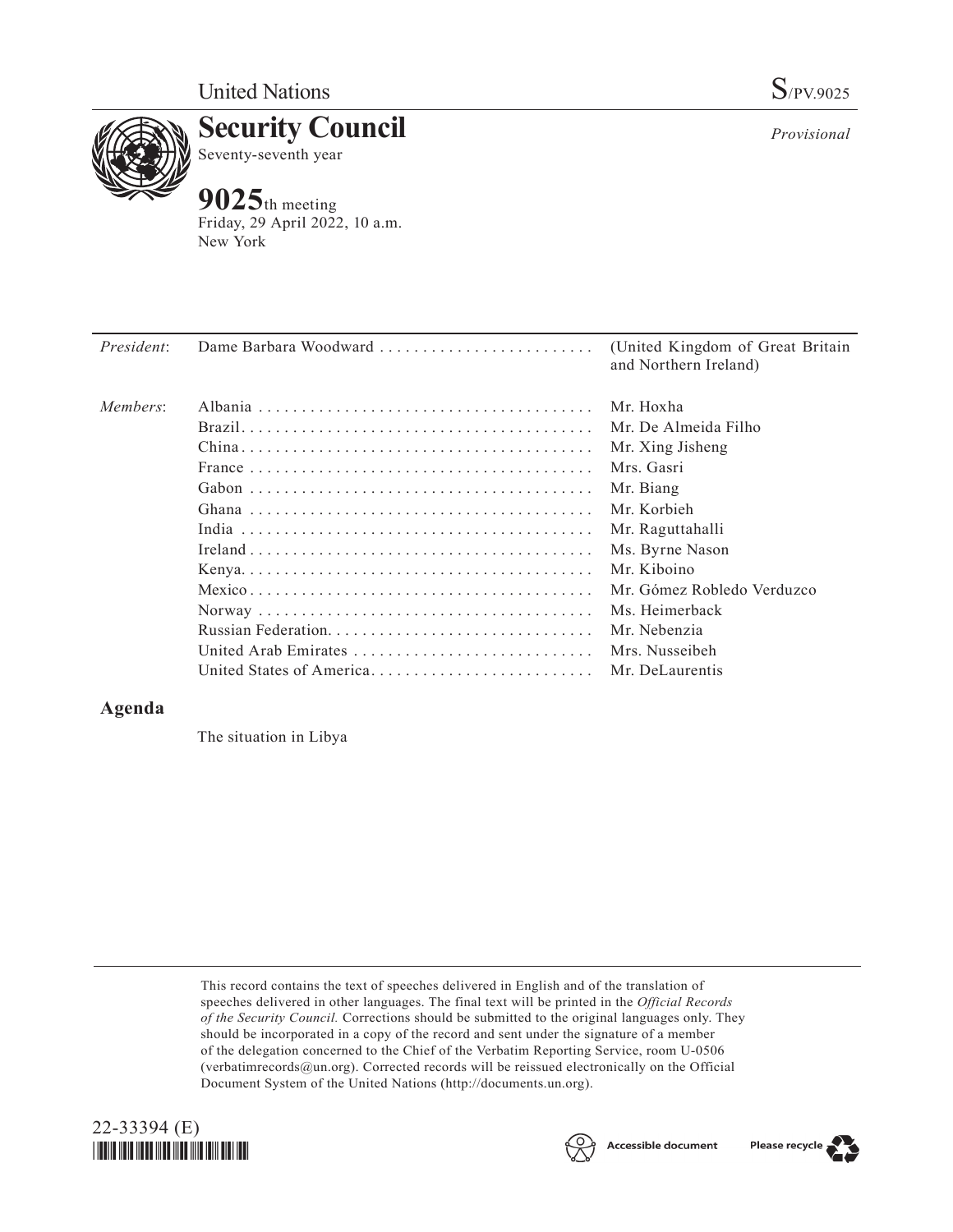*The meeting was called to order at 10.05 a.m.*

## **Adoption of the agenda**

*The agenda was adopted.*

## **The situation in Libya**

**The President**: The Security Council will now begin its consideration of the item on its agenda.

Members of the Council have before them document S/2022/356, which contains the text of a draft resolution submitted by the United Kingdom of Great Britain and Northern Ireland.

The Council is ready to proceed to the vote on the draft resolution before it. I shall put the draft resolution to the vote now.

*A vote was taken by show of hands.*

*In favour*:

Albania, Brazil, China, France, Gabon, Ghana, India, Ireland, Kenya, Mexico, Norway, Russian Federation, United Arab Emirates, United Kingdom of Great Britain and Northern Ireland, United States of America

**The President**: The draft resolution received 15 votes in favour. The draft resolution has been adopted unanimously as resolution 2629 (2022).

I shall now give the floor to those members of the Council who wish to make statements after the voting.

**Mrs. Nusseibeh** (United Arab Emirates) (*spoke in Arabic*): The United Arab Emirates welcomes the adoption of resolution 2629 (2022) to extend the mandate of the United Nations Support Mission in Libya (UNSMIL). We thank the United Kingdom, as the penholder, for its efforts in facilitating the negotiations that led to the adoption of the resolution, which reaffirms the Security Council's support for a Libyanled and Libyan-owned comprehensive political process.

We look forward to the Mission continuing to implement its mandate effectively in the light of the Council's endorsement of the recommendations of the strategic review, including returning the Mission to its previous configuration. We also encourage UNSMIL to intensify its efforts to advance the political process as well as the security and economic tracks.

We hope that the Council will be able to adopt an integrated and substantive draft resolution that responds to the future course of events in Libya. We underscore the importance of the Council continuing to speak with one voice to support Libya in achieving the aspirations of its people.

**Ms. Byrne Nason** (Ireland): First, I would like to express our appreciation to the United Kingdom for its determined efforts as penholder on this mandate renewal.

Ireland voted in favour of resolution 2629 (2022) today because we believe that an effective United Nations Support Mission in Libya (UNSMIL) is vital to support the Libyan people and their legitimate expectations of a democratic and peaceful future. With the adoption of this resolution, the Security Council has finally come to agreement on the long-overdue implementation of the recommendations of the Mission's strategic review. We believe that will equip UNSMIL to achieve optimum impact on the ground, including through the reform of the Mission's leadership structure. We look forward to the swift appointment of a Special Representative of the Secretary-General.

The sustained support from the United Nations and the Security Council is also essential to overcome the current political impasse and to help Libyan stakeholders forge agreement on the way forward and on the holding of elections as soon as possible. The importance of free, fair and inclusive elections is emphasised in this text, as is the need for adherence to the October 2020 ceasefire agreement.

Despite our positive vote today, we sincerely regret that, owing to the objection and intransigence of one Council member, we were not to secure consensus on a substantive one-year mandate renewal, as originally proposed by the penholder. Instead, we have unfortunately defaulted to another short, three-month renewal.

This is the fourth time we have resorted to a brief and essentially technical rollover on UNSMIL since we joined the Council. We firmly believe that a longer renewal would provide much-needed stability and predictability to the Mission at a critical and sensitive juncture in Libya's transition.

Furthermore, there are many crucial elements now absent from this text, including on human rights, the role of women and the humanitarian situation, to name but a few. We wish to reiterate that the most recent substantive resolution renewing UNSMIL's mandate,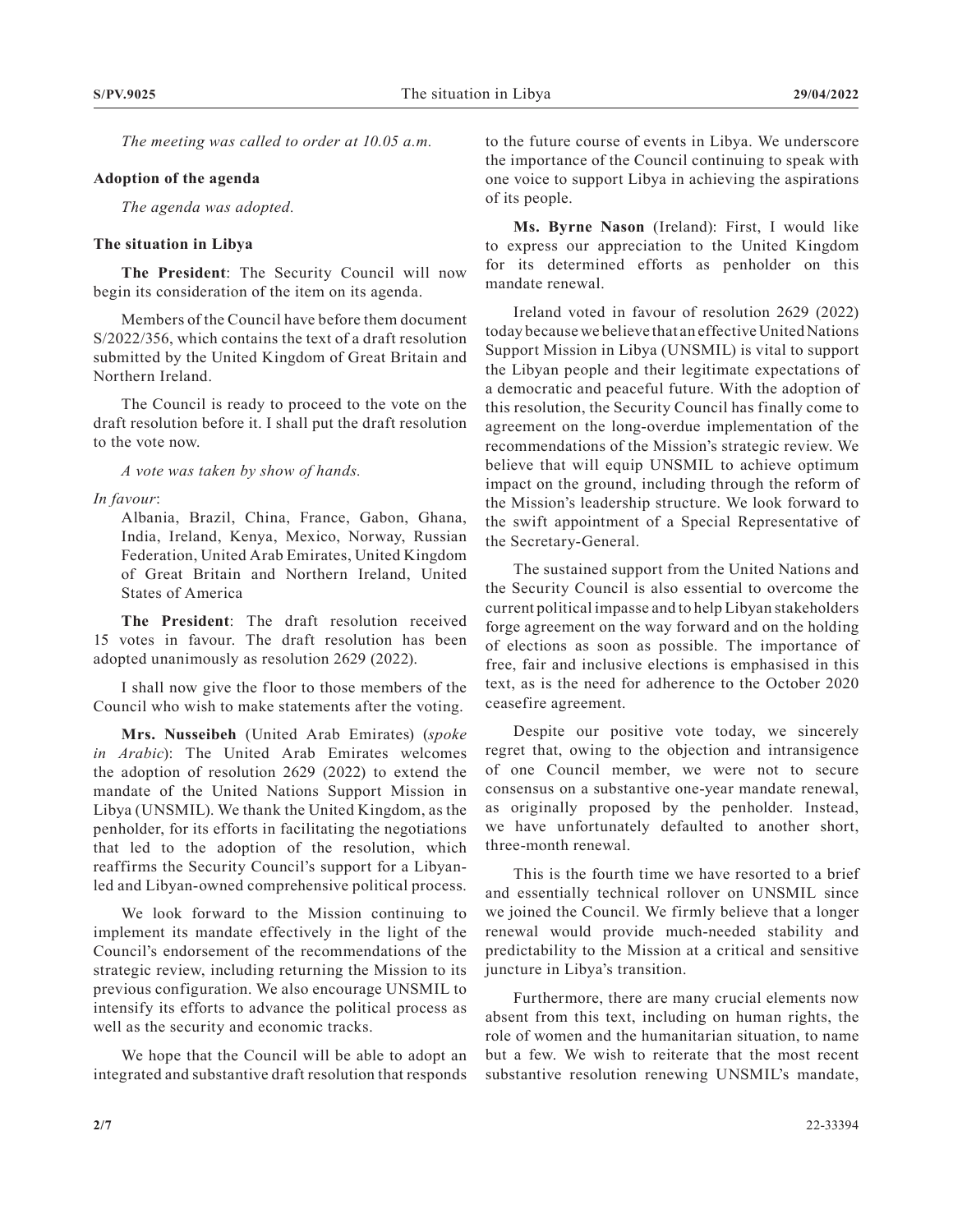resolution 2542 (2020), of September 2020, remains the guiding framework when it comes to the Mission's role on the ground.

**Mr. Hoxha** (Albania): Albania welcomes the mandate renewal of United Nations Support Mission in Libya (UNSMIL), which we supported. I would like to thank you, Madam President, and the United Kingdom team, the penholder, for its relentless work and commend it for the outcome.

Albania further welcomes the focus of resolution 2629 (2022) on the implementation of the independent strategic review and strongly encourages its implementation. We commend the mediation efforts of the Special Adviser of the Secretary-General, Ms. Stephanie Williams, in paving the way towards national elections through a sustainable, Libyan-led political process under the auspices of the United Nations. We hope that the May talks in Cairo will have positive results in advancing the aspiration of the Libyan people towards national elections, held on a constitutional basis, and we expect the parties to engage in negotiations in good faith.

Albania and others in the Council have loudly voiced their support for a substantive mandate renewal of UNSMIL. Regrettably, that did not happen. We are disappointed that one Council member imposed a technical rollover despite the sincere engagement and efforts of other Council members. We very much hope that all members of the Council will engage constructively in guaranteeing the Mission predictable funding and resources, as well as a robust mandate to operate on the ground in future.

**Mr. De Almeida Filho** (Brazil): I thank the members of the Security Council for the flexibility shown throughout the negotiations to ensure that the United Nations Support Mission in Libya (UNSMIL) has a robust mandate equipped to meet the challenges of the peace process and the expectations placed in the Council by the Libyan people.

The implementation of the recommendations of the independent strategic review is long overdue. UNSMIL needs an adequate structure, with its leadership based in Tripoli and in close contact with relevant Libyan political actors, in order to carry out its functions. By incorporating the recommendations into the mandate, the Council provides a strong response to the political crisis in Libya, which once again faces the dangers of destabilization.

We hope that resolution 2629 (2022) will pave the way for the appointment of a new Special Representative of the Secretary-General without further delay. The appointment of new UNSMIL leadership will confirm to the Libyan political forces that the Council is serious about its commitment to support the national reconciliation process.

We regret that, once again, there was no consensus among members to approve a longer term for UNSMIL's mandate. Brazil understands that the Mission would benefit from a period of one year, which would ensure greater predictability and facilitate the selection of the Special Representative.

We hope that, in July, when the Council revisits the matter, we will finally be able to overcome our differences and do what is expected of us in the name of peace, stability and prosperity for all Libyans.

**Mr. Gómez Robledo Verduzco** (Mexico) (*spoke in Spanish*): Mexico voted in favour of resolution 2629 (2022) because of the importance of the continuity of the work of the United Nations Support Mission in Libya (UNSMIL) in the face of the precarious situation of the Libyan political process.

While the recommendations of the independent strategic review have been incorporated into the new mandate, particularly with regard to the reconfiguration of the Mission's leadership, we believe that a three-month extension, in practice and in all lights, is insufficient to advance towards its full implementation.

The text could have included very important elements in order to promote Libya's stabilization, specifically with regard to combating the illegal flow of arms, coordinating with the countries of the region and making reference to the national reconciliation process, to name but a few.

We also take this opportunity to recall the importance of appointing, as soon as possible, a Special Representative to assume the leadership of UNSMIL and create the conditions for a substantial renewal of the Mission's mandate.

Finally, we call on all members of the Council and the international community, in general, to promote an agreement between the Libyan political actors that will lead to free, just and inclusive elections, with the full participation of women and youth.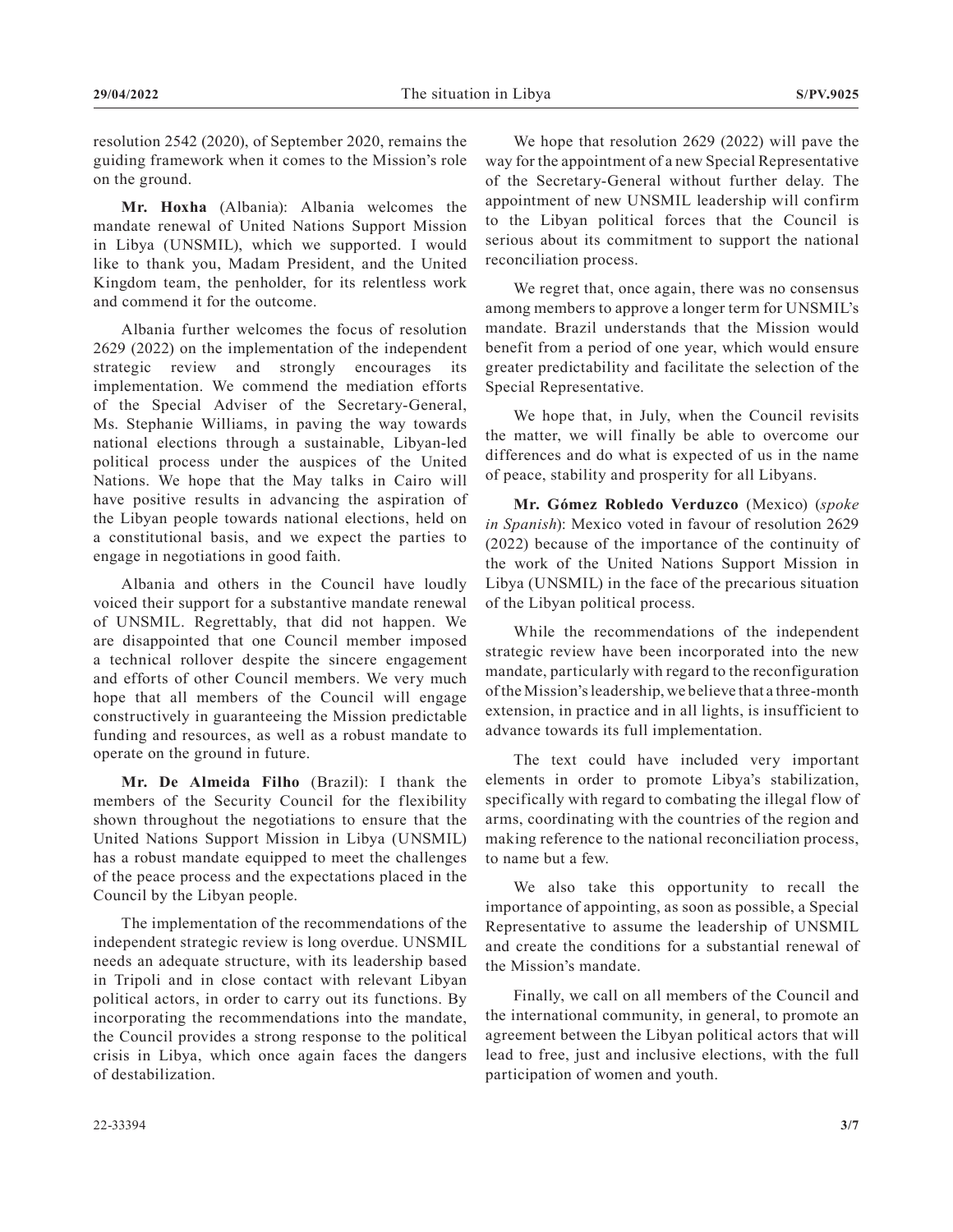**Ms. Heimerback** (Norway): Norway would like to thank the penholder for its efforts to get agreement on a substantial renewal of the mandate of United Nations Support Mission in Libya (UNSMIL). We appreciate that resolution 2629 (2022)requests UNSMIL to implement the recommendations from the strategic review and reaffirms the Council's support for elections.

However, we regret that the Council was not able to agree on a full, substantial resolution with a one-year renewal. Despite the good faith efforts of 14 Council members, one member chose to block such an outcome.

This is the third time the Council has negotiated a text that ultimately was not put forward. We supported the earlier draft texts, which reflected relevant developments in Libya and contained important language on issues like regional cooperation, national reconciliation and women's participation in the political process. The Council's failure to agree on a full, substantial mandate not only sends an unfortunate signal to the Libyan people, but also to the whole region.

UNSMIL plays a pivotal role in supporting Libya's political process and contributes to stability in Libya, including in cooperation with the African Union and regional security cooperation mechanisms. Such stability is essential for the Libyan people, neighbouring countries and the whole African continent.

Nevertheless, our foremost priority is to secure a continuation of UNSMIL's mandate. And we hope that all 15 Council members will contribute constructively when the mandate comes up for renewal again in July.

**Mr. Biang** (Gabon) (*spoke in French*): Gabon voted in favour of the technical rollover of the mandate of the United Nations Support Mission in Libya (UNSMIL). We did not want to break with consensus. Nevertheless, we note that the Council members once again were unable to overcome their differences in the interests of the Libyan people.

We therefore must emphasize and deplore that this is the third technical rollover. At a key moment in Libya's history, this lack of consensus is regrettable and impedes a more consistent and predictable UNSMIL mandate.

It is evident that, on the political front, the country is once again at risk of implosion, with two Governments. The prospect of organizing elections as soon as possible, as we would like to see, will not address the root causes of that division. The Libyan people must engage in dialogue, and a national reconciliation process is critical. Restoring an environment of trust among all stakeholders, in our view, is also essential for the country's stability. The international community must support that process by enhancing UNSMIL's mandate.

We call for greater involvement by Africans in the resolution of African crises. Above all, it is Africa that is affected by the crises on its continent. We call for the appointment as soon as possible of a Special Representative of the Secretary-General for the United Nations Support Mission in Libya, whom we hope will be an African. That is vital.

**Mr. Nebenzia** (Russian Federation) (*spoke in Russian*): The Russian Federation supported resolution 2629 (2022), prepared by the United Kingdom, on extending the mandate of the United Nations Support Mission in Libya (UNSMIL).

Nonetheless, we have many questions about the Mission's work, which we raised very actively during negotiations on the draft. We are convinced that keeping the current configuration of the United Nations mediation efforts in Libya at this very important — literally critical — juncture is unacceptable.

In that regard, we stressed the need to ensure that the text sends a very clear and unequivocal signal about the need to without delay make a decision about selecting a new leader for the United Nations team in Libya. We expect that the Secretary-General will discharge the duties entrusted to him to appoint a Special Representative.

In order to speed that process along, we have been consistently speaking out to extend the Mission for three months only, given that for six months now UNSMIL, because of the absence of the Special Representative, has not been able to fully participate in accompanying the political process in Libya. A normal organization of United Nations work on the issue of Libya there is important not just for Russia but, first and foremost, for Libya itself. It is important not to forget that we need to uphold the high standards of the United Nations, primarily impartiality, which, unfortunately, is not something that a number of our colleagues are interested in.

If in the near future we anyone deliberately hindering, owing to opportunistic interests, the appointment of a Special Representative, we will draw very serious conclusions about the future of UNSMIL.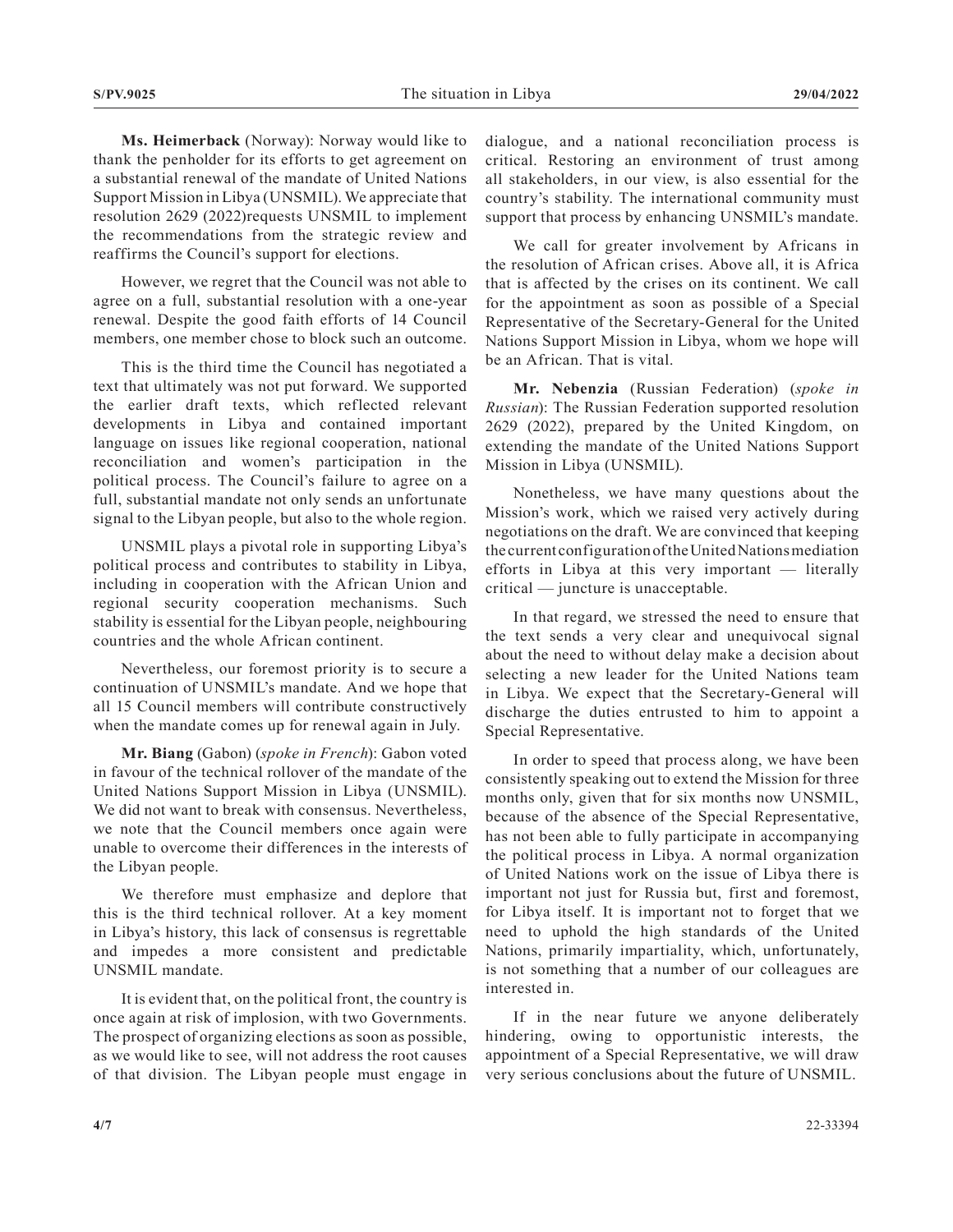We also deplore the fact that some members of the Security Council are not prepared to accept a scenario wherein UNSMIL will be headed by someone from the African continent. We think that that is not a constructive approach. It is also a display of neocolonialism. It is important to also remember that in 2011 the African Union spoke out in favour of a peaceful solution to the Libyan crisis, but the Western countries sidelined the Africans and began destroying Libyan statehood, the consequences of which actions we continue to experience to this day.

**Mr. Korbieh** (Ghana): We wish to thank the United Kingdom for its hard work during the negotiations on resolution 2629 (2022). Ghana voted in favour of the resolution in order to move the process in Libya forward and for consensus-building. It is, however, regrettable that the resolution did not reflect issues related to disarmament, demobilization and reintegration, as well as reconciliation and a substantive renewal of the mandate of the United Nations Support Mission in Libya.

During the negotiations, the three African countries members of the Security Council called for a substantive renewal of the mandate to allow for predictability and proper planning to meet the myriad of challenges confronting the Libyan people. We wish to state that reconciliation would provide the people of Libya the opportunity to heal their wounds and forge ahead in unison towards the peaceful development of Libya.

**Mr. Kiboino** (Kenya): Kenya considers it crucially important that the United Nations provide full support to Libya's peace process in a dedicated and on-the-ground manner. That is why we voted to renew the mandate of the United Nations Support Mission in Libya (UNSMIL) this morning.

We have seen remarkable positive developments in the peace process over the past two years, an indication of the commitment and desire of the people of Libya to transition their country to a new era of peace and stability. That commitment requires a robust and substantive United Nations Mission mandate that is able to play an effective, supportive role in that regard.

But it is deeply regrettable that after three consecutive technical rollovers of the mandate of UNSMIL, the Council has once again failed to agree on a sufficiently substantive mandate, ending up with what is, for all intents and purposes, a fourth technical

rollover. We must be reminded that the mandate of UNSMIL serves the interests of the people of Libya. It is unfortunate that the Council is unable to structure United Nations support to meet those responsibilities in accordance with the purpose and principles of the Charter of the United Nations.

Successful conflict resolution requires the prioritization and sequencing of activities within a broader comprehensive peace framework to achieve sustainable outcomes. We are persuaded of the need to mainstream a Libyan-led and -owned dialogue and reconciliation on all tracks and at all stages of the Libyan peace process, and the prevailing political impasse makes it more critical than ever before.

On several occasions, the need for a national dialogue and reconciliation has been underscored in this Chamber by the representative of Libya and other briefers. The least that the Council should do is to listen and respond positively to the needs of the Member States affected.

We are therefore disappointed that our expectation that the new UNSMIL mandate would provide for support for an inclusive and comprehensive national dialogue and reconciliation process did not materialize. We will continue to amplify the voice of the Libyan people by championing that need, among other important issues that most of us agree should be incorporated into the next resolution.

Finally, we reaffirm our commitment to the peace process in Libya and continue to push for decisions that effectively respond to a truly Libyan-led and -owned peace process.

**Mr. Xing Jisheng** (China) (*spoke in Chinese*): At present, the ceasefire in Libya is generally holding, with a notable increase in the uncertainty of the political process and related risks and challenges. It is imperative for the parties in Libya to strengthen dialogue and consultation and quickly reach consensus on the relevant arrangements for the political transition so as to put the political transition back on track. We hope that the Libyan parties will achieve substantive progress at the next round of meetings, to be held in Cairo in May.

Under current circumstances, the mediation role of the United Nations Support Mission in Libya (UNSMIL) is even more important. The Council unanimously adopted resolution 2629 (2022) renewing its mandate.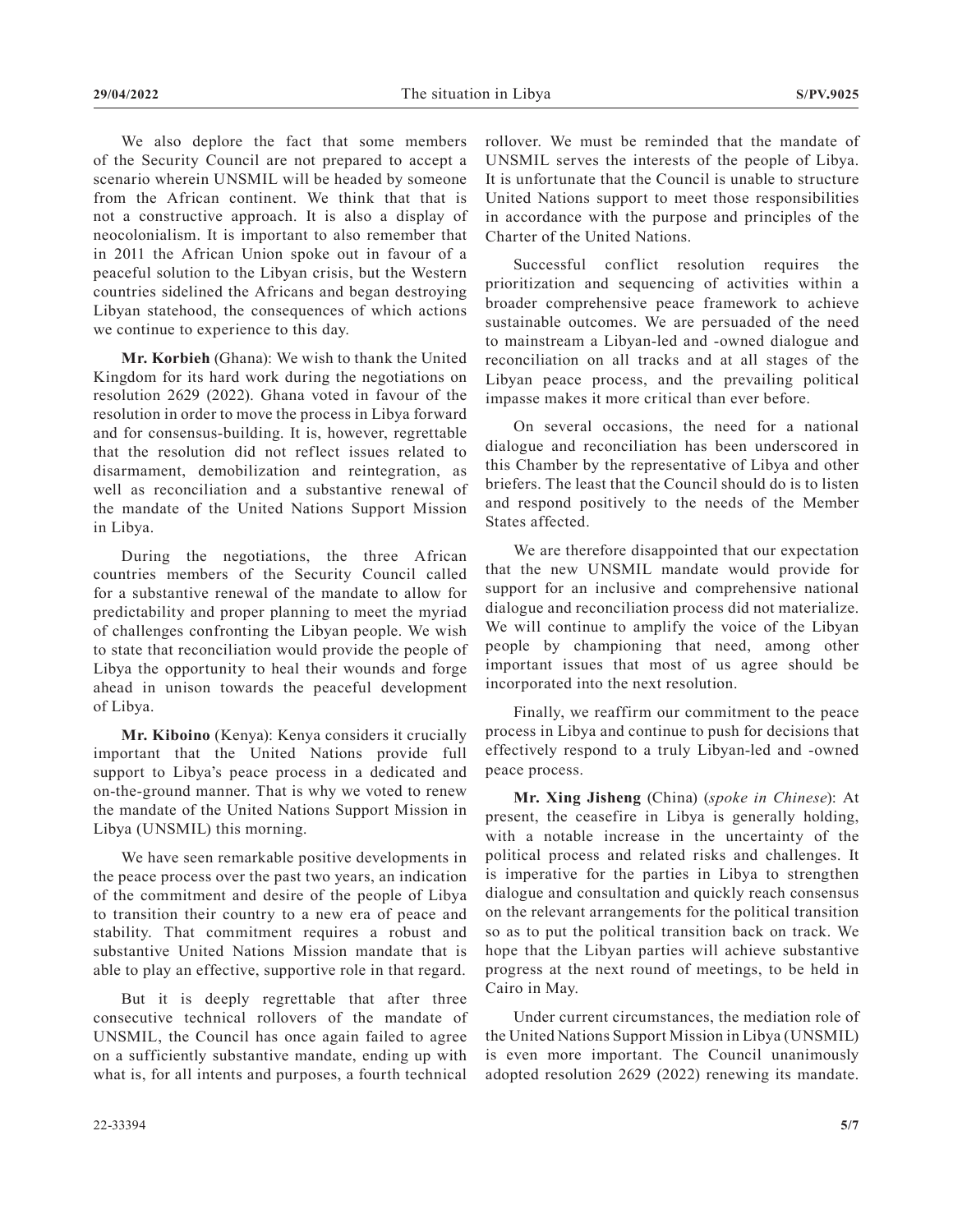We hope that UNSMIL will continue to uphold the principle of Libyan ownership and leadership, redouble its efforts with the relevant States and regional organizations, and strengthen its mediation efforts so as to play a greater positive and constructive role in the realization of peace and stability in Libya.

In addition to renewing UNSMIL's mandate, the resolution cuts the reporting cycle of the Secretary-General to once a month. That can help the Council to better follow developments in Libya and respond to them. The resolution calls on the Secretary-General to quickly appoint a Special Representative of the Secretary-General for the Libyan issue. China hopes that the Secretary-General will soon nominate a candidate for the post, in particular a candidate from Africa, so as to fully leverage the political mediation role of UNSMIL.

**Mrs. Gasri** (France) (*spoke in French*): I should like to thank you, Madam President, for the efforts that you and your team deployed in these negotiations, which made it possible for us to adopt resolution 2629 (2022) unanimously.

By voting in favour of this text, France is reaffirming its full support to the United Nations Support Mission in Libya (UNSMIL) and its restructuring, in accordance with the recommendations of the United Nations strategic review, which the Security Council has now endorsed. That is an essential first step to give UNSMIL all the necessary tools to fully play its mediation role. The Secretary-General must now appoint a Special Representative without delay, as called for in the resolution we just adopted.

An effective political mission, with a clear line of authority that reports to the Security Council, is necessary to enable Libya to overcome the many challenges it faces today. After the postponement of the presidential and parliamentary elections in December, it is urgent that Libya get back on track for the holding of elections in order to move forward on the path to peace, dialogue and reconciliation. The United Nations mediation must support that process, which also means that in the future the Security Council must renew a predictable, robust one-year mandate. It is also the Council's responsibility to encourage Libyans to settle their differences so that elections can be held as quickly as possible.

**Mr. DeLaurentis** (United States of America): The United States is disappointed that negotiations again

failed to achieve the adoption of a substantive, year-long mandate that authorizes the United Nations Support Mission in Libya (UNSMIL) to continue its work in Libya with the foundation it needs to be successful. UNSMIL is an essential partner in Libya, particularly at this critical moment when United Nations-facilitated dialogue has begun to bring the political process back on track. A stripped-down resolution that does not provide guidance on several essential issues sends the wrong message to the Libyan people and risks allowing spoilers to cling to the status quo, or worse.

We are particularly disappointed that the Russian delegation demanded the removal of several elements from resolution 2629 (2022) that would have provided UNSMIL the guidance and resources it needs on critical issues like reconciliation and security sector reform. Russia's insistence on a mandate that lasts only three months, purportedly to facilitate the appointment of the Special Representative of the Secretary-General, will have the opposite effect. A short mandate duration severely complicates the United Nations ability to recruit a head of mission. It also creates uncertainty for the Libyan people and their leaders over the Security Council's commitment to Libya. Finally, revisiting the mandate every few months stalls progress on UNSMIL's long-term plans to develop sustainable solutions to the challenges in Libya.

Let there be no mistake: the Security Council as a whole did not fail the Libyan people today. Fourteen Council members were supportive of a one-year, substantive mandate that strengthens UNSMIL's ability to move Libya towards stability and an inclusive peace.

I want to thank the United Kingdom for its role as the penholder and all Council members who negotiated in good faith, especially our three African members of the Security Council colleagues who pushed for critical language on reconciliation and security sector reform, to no avail. It is incumbent upon the Security Council to ensure that we incorporate the views of all Council members moving forward and not allow one member to hold the mandate hostage.

The United States will continue its full support of United Nations efforts to establish a Libyan-led path to free and fair elections as soon as possible. That includes providing our full support for the initiative of the Special Adviser to the Secretary-General on Libya, Stephanie Williams, to broker an agreement on the constitutional framework for elections. We call on